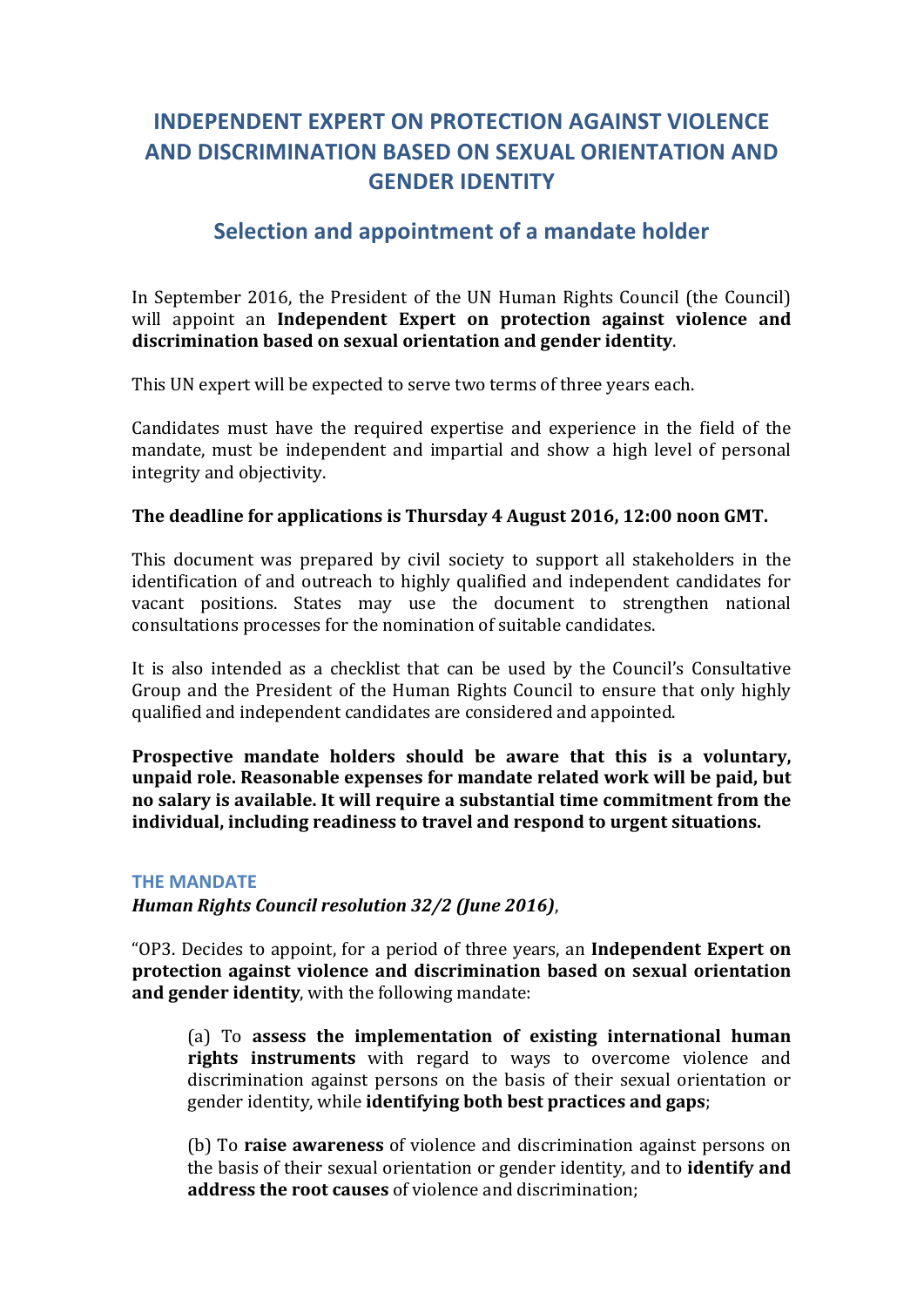(c) To **engage in dialogue and to consult** with States and other relevant stakeholders, including United Nations agencies, programmes and funds, regional human rights mechanisms, national human rights institutions, civil society organizations and academic institutions;

(d) To work in cooperation with States in order to foster the **implementation of measures that contribute to the protection** of all persons against violence and discrimination based on sexual orientation and gender identity;

(e) To **address the multiple, intersecting and aggravated forms of violence and discrimination** faced by persons on the basis of their sexual orientation and gender identity:

(f) To **conduct, facilitate and support the provision of advisory**  services, technical assistance, capacity-building and international **cooperation** in support of national efforts to combat violence and discrimination against persons on the basis of their sexual orientation or gender identity.<sup>1</sup>

### **SELECTION PROCESS**

Independent experts of the Human Rights Council are appointed through a competitive and transparent process which involves an **online written application** in response to a call for candidatures issued by the Secretariat. Shortlisted candidates are then **interviewed by telephone** by the Consultative Group composed by five Ambassadors nominated by each of the five regional groups. The Consultative Group makes recommendations to the President of the Human Rights Council through its public report. The appointment is finalized when the selected candidate put forward by the President is approved by the Human Rights Council.

#### **GENERAL CRITERIA**

According to Human Rights Council resolution 5/1, Annex, the following general criteria will be of paramount importance while nominating, selecting and appointing mandate holders:

- (a) expertise;
- (b) experience in the field of the mandate;
- (c) independence;
- (d) impartiality;
- (e) personal integrity;

and

(f) objectivity.

 

 $1$  The full text of the mandate is available at

http://www.ohchr.org/EN/HRBodies/HRC/RegularSessions/Session32/Pages/ResDecStat.aspx (See operative paragraphs 3 to 7).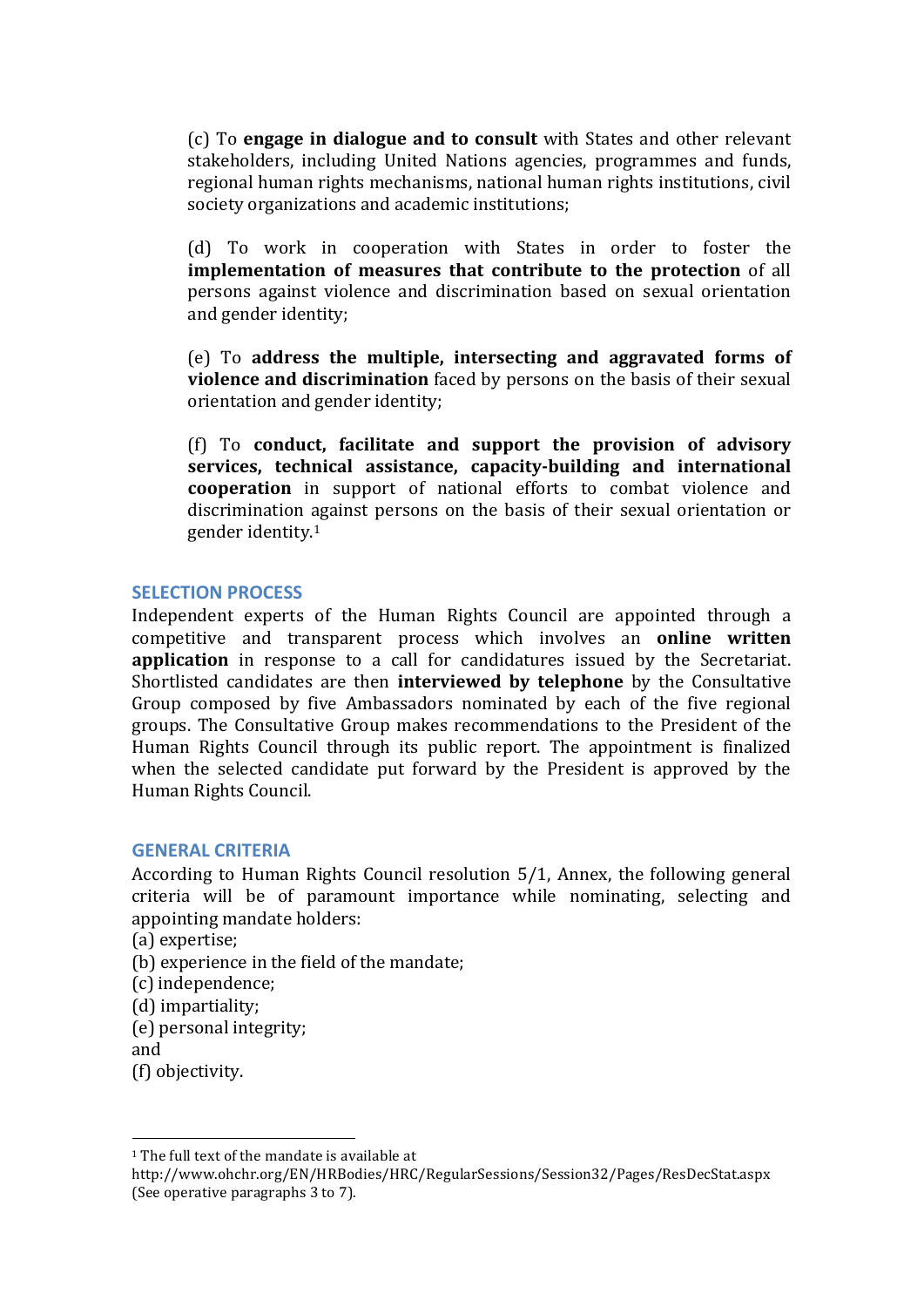Due consideration should be given to gender balance and equitable geographic representation, as well as to an appropriate representation of different legal systems, noting that WEOG is overrepresented in the current composition of mandate holders. Eligible candidates are highly qualified individuals who possess established competence, relevant expertise and extensive professional experience in the field of human rights (paras. 39-41).

## **INDEPENDENCE**

According to Council Resolution  $5/1$ , 'individuals holding decision-making positions in Government or in any other organization or entity which may give rise to a conflict of interest with the responsibilities inherent to the mandate shall be excluded.'

At a minimum, this requires independence of prospective mandate holders from the executive of governments or from intergovernmental organisations, which may be the subject of a communication or mission within the terms of the mandate.

The conflict of interest provision has also been interpreted to mean that candidates are expected to clarify how, if appointed, they would deal with any perceived or actual conflict of interest in relation to governments, intergovernmental organisations, or non-governmental organisations.

## **QUALIFICATIONS AND EXPERTISE**

In its decision  $6/102$  of 27 September 2007, the Council approved technical and objective requirements for candidates eligible for mandate holders.

The following checklist is intended as an interpretive aid for those requirements:

**1. Qualifications:** *relevant educational qualifications or equivalent professional* experience in the field of human rights; good communication skills in one of the *official languages of the United Nations.*

- $\Box$  A post-graduate university degree or equivalent in law, social sciences or in a discipline directly related to the mandate, preferably with a focus on international human rights law, would be highly desirable;
- $\Box$  Academic publications or other published material (articles, studies, reports, research papers or any similar written material demonstrating in-depth knowledge) addressing issues relevant to the mandate, from a human rights perspective;
- $\Box$  Excellent oral and written communication skills in at least one of the UN working languages (English, French and Spanish – knowledge of other widelyused or official UN languages, such as Arabic, Chinese or Russian, would be an asset);
- $\Box$  Extensive experience in public speaking (for example in expert seminars) and in communicating at senior levels with governments, UN officials, the business community, the media and other relevant stakeholders, including civil society organizations.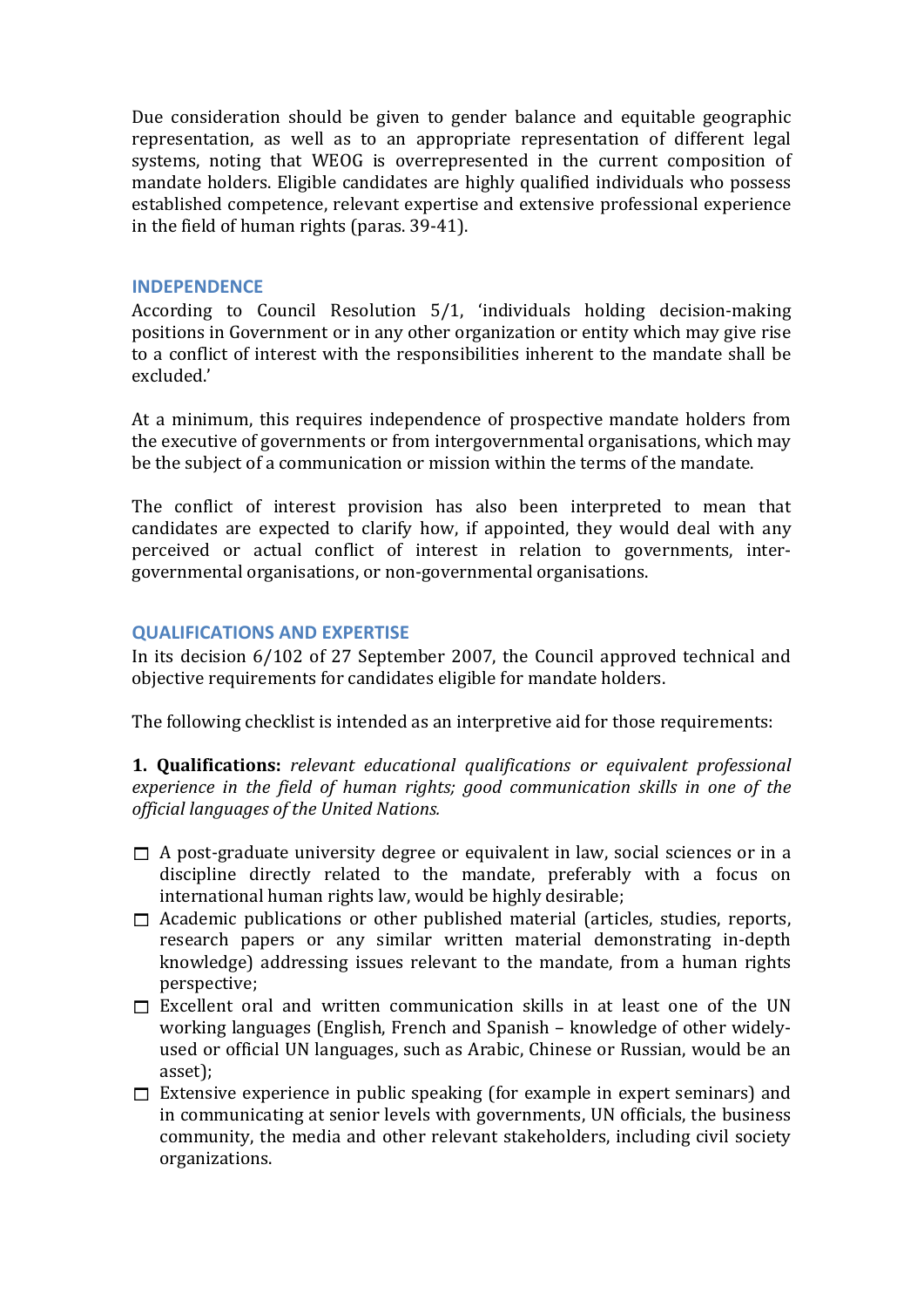**2. Relevant expertise:** *knowledge of international human rights instruments,* norms and principles; as well as knowledge of institutional mandates related to the United Nations or other international or regional organizations' work in the area of human rights; proven work experience in the field of human rights.

- $\Box$  Extensive knowledge of international human rights law and standards;
- $\Box$  Several vears of progressively responsible work experience in the field of human rights relating to violence and discrimination based on sexual orientation and gender identity, including in human rights research, monitoring, reporting, investigating and advocacy;
- $\Box$  Excellent knowledge of the international and regional legal frameworks, case law and current trends relevant to violence and discrimination based on sexual orientation and gender identity, including multiple, intersecting and aggravated forms of discrimination and violence on these and other grounds;
- $\Box$  Extensive experience in working in varied socio-cultural and religious contexts to raise awareness on, and foster understanding of, human rights relating to violence and discrimination based on sexual orientation and gender identity;
- $\Box$  Excellent knowledge of institutional mandates of the United Nations or other international or regional organisations in the area of human rights.

**3. Established competence:** *nationally, regionally or internationally recognized competence related to human rights.*

- $\Box$  A demonstrated commitment to universal human rights law, standards and values;
- $\Box$  Recognised knowledge and expertise of responding to developments and challenges in addressing violence and discrimination based on sexual orientation and gender identity;
- $\Box$  Experience at national, regional and/or international level in developing legislation, policies and mechanisms to protect persons against violence and discrimination based on sexual orientation and gender identity and in creating a safe and enabling environment for the exercise of the right to be free from violence and discrimination on these grounds, including addressing issues related to intimidation, reprisals, and impunity;
- $\Box$  Extensive experience with and proven commitment to working and/or interacting with individuals, groups and civil society who may have faced violence and discrimination based on sexual orientation and gender identity;
- $\Box$  Proven awareness of the particular threats faced by and particular protection needs of specific groups of persons who may face increased risk of violence and discrimination based on sexual orientation and gender identity, *such as* women, transgender persons, human rights defenders, ethnic, linguistic and religious minorities, indigenous people, non-nationals, migrants, asylum seekers, refugees and internally displaced persons, children and vouth, the elderly, persons living with disabilities, people in disadvantaged socioeconomic situations;
- $\Box$  Experience in interacting with actors impacting protection against violence and discrimination based on sexual orientation and gender identity, *such as*:
	- $\circ$  All branches of government, including legislators, the judiciary, ministers, and civil servants;
	- o Law enforcement agencies;